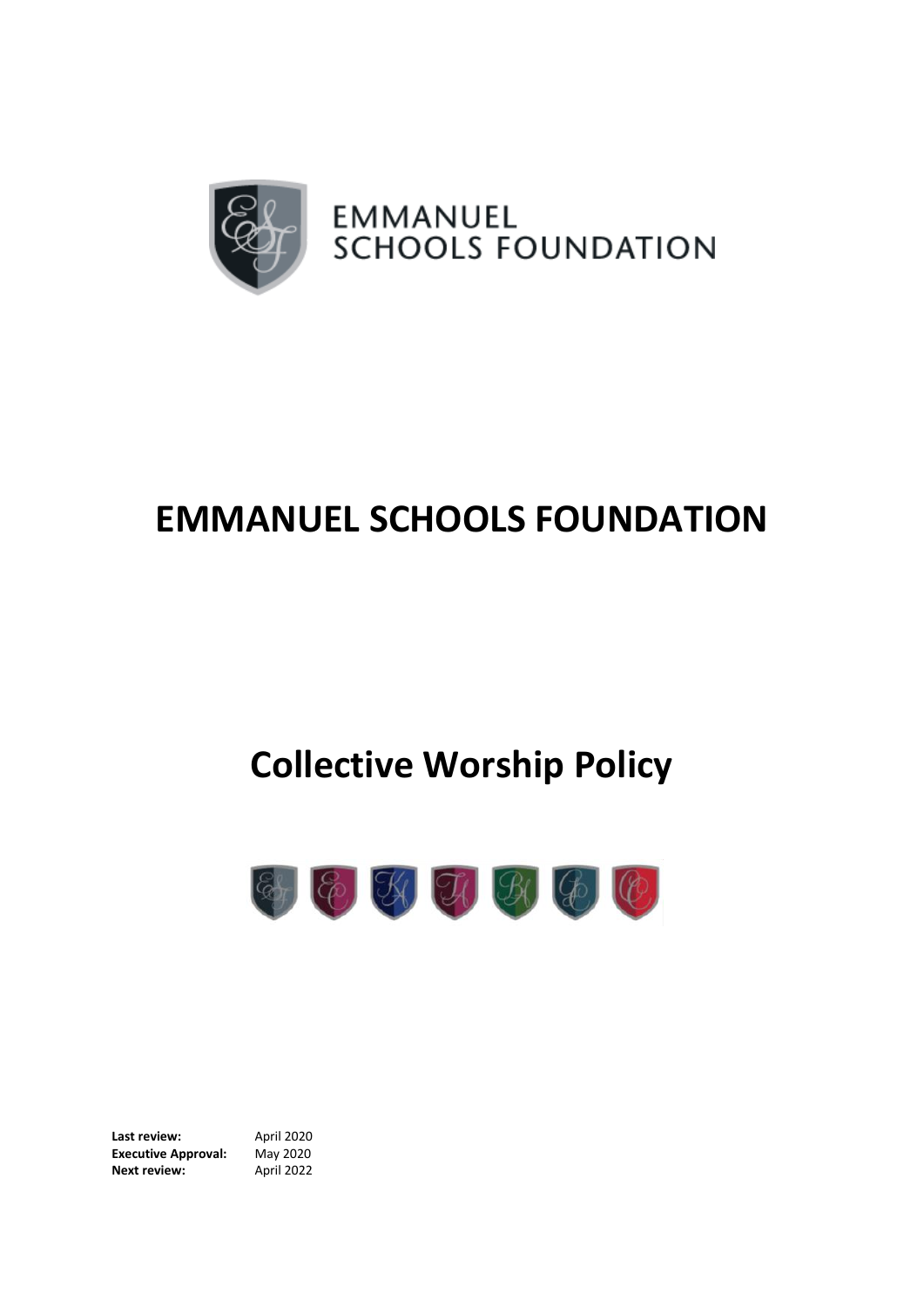## **Collective Worship**

Collective Worship gives students an opportunity to explore the ultimate questions of life and to be reflective in response. It helps to illuminate the relationship between faith, morality, custom and rite, and examine truth claims from the perspective of Christianity. The collective act of worship is also a daily opportunity to consider how an expression of faith should be rational, personal and life enriching. It should also be an opportunity to address the human search for fulfilment and security beyond this material world. Over time it presents students with a complete overview of the Old and New Testaments thereby providing students with an understanding of the Judeo-Christian worldview. A further aim of Collective Worship is to ask students to consider when and where the teaching of the Bible can be applied to everyday living.

In both assemblies and Class/Tutor Reflections five objectives predominate:

- 1. to direct thoughts towards God to consider the nature of God and man's relationship to him
- 2. to afford the opportunity for all to experience, or at least observe, an act of reverence and awe
- 3. to consider the unique claims of Christianity with respect to Jesus Christ as the Son of God
- 4. to allow for prayer and/or reflection
- 5. to encourage the participation of all as appropriate

The key elements of the act of worship will operate around a reading from the Old or New Testament, and explanation of scripture, an application of the passage to something within students' experience, and a time of reflection with or without spoken prayer. Any announcements or other administrative duties should normally follow the time of Collective Worship. Such announcements and administrative duties must be kept within in a tight time frame so as to not encroach on the importance of reflection and worship.

All schools within the Emmanuel Schools Foundation ("Trust") shall:

- Provide an opportunity for Collective Worship which is essentially Christian in nature and this will be provided on every day of the academic year with the statutory right of withdrawal for parents who ask in writing. It is hoped that all parents will recognise the Christian ethos of the Trust and will wish their children to be included in a daily opportunity to be reflective, thoughtful and worshipful.
- Every Monday begins with an assembly for the whole school staff and student bodies [on each site]. The Assembly will include the presentation of awards, news and announcements as well as a Bible reading and thought for the week.
- Have either one or two additional assemblies during the week, with class/tutor-based opportunities for reflection or worship [class/tutor reflections] on other days based around key bible passages. (Class/tutor sessions will also address appropriate administrative issues for the day.)
- On occasions have assemblies taken by members of staff or class/tutor groups. Each school will use assemblies to mark appropriate events and promote British values, for example, at the annual Remembrance Day service.
- Have a thought for the day provided when students are away from a Trust school on official visits, tours or other similar activities with staff supervision.
- Make sure any inspection is expected to recognise the emphases outlined in the Annex on Religious Education and Collective Worship as the basis upon which to comment on these aspects of provision.